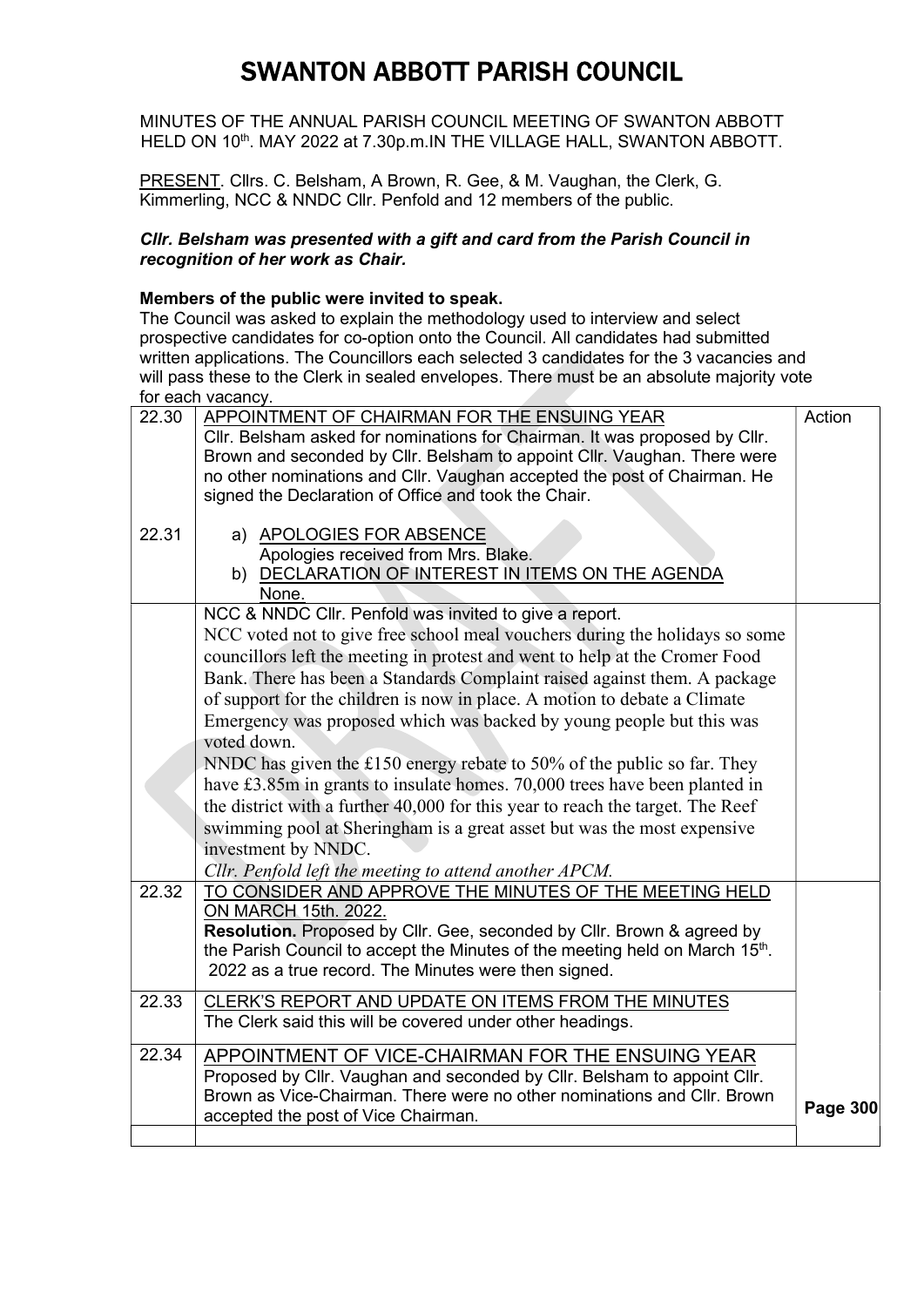| 22.35 | <b>FINANCES</b>                                                                   |              |
|-------|-----------------------------------------------------------------------------------|--------------|
|       | a. TO CONSIDER THE PRESENT FINANCIAL POSITION.                                    |              |
|       | The Clerk had produced an up-to-date summary of the finances. £3250 had           |              |
|       | been received from the Precept; £170 from the rental & £221.58 from               |              |
|       | reclaimed VAT. Cllr. Belsham had put her £50 Chair's allowance to the Village     |              |
|       | sign fund.                                                                        |              |
|       | b. TO CONSIDER AND RESOLVE WHETHER TO APPROVE                                     |              |
|       | OUTSTANDING INVOICES FOR PAYMENT INCLUDING                                        |              |
|       | <b>THE EXTRA HOURS FOR THE CLERK</b>                                              |              |
|       | Cllr. Brown asked if the Parish Council still needed to have the Zoom account.    |              |
|       | This was useful during Covid19 but has not been used for some time.               |              |
|       | Resolution. Proposed by Cllr. Brown, seconded by Cllr. Vaughan and agreed         |              |
|       | by the Parish Council to cancel the Zoom account.                                 | <b>Clerk</b> |
|       | The Clerk explained that the website charge had increased from £5.99 per          |              |
|       | month to £8.40 and she had increased the STO to this effect.                      |              |
|       | Resolution. Proposed by Cllr. Brown, seconded by Cllr. Gee & agreed by            |              |
|       | the Parish Council to pay the following invoices.                                 |              |
|       | The following payments were made on-line before the meeting:-                     |              |
|       | BGM Services for 1/4 yearly maintenance<br>£190.25                                |              |
|       | The following payments were authorised to be paid on-line:-                       |              |
|       | G Kimmerling - Clerk's salary including extra hours £505.62                       |              |
|       | G Kimmerling - Clerk's expenses<br>£ 13.39                                        |              |
|       | c. TO CONSIDER AND APPROVE THE CERTIFICATE OF                                     |              |
|       | <b>EXEMPTION FOR THE FINANCIAL YEAR 2021/2022</b>                                 |              |
|       | The Clerk explained that the accounts had been approved by the Internal           |              |
|       | Auditor.                                                                          |              |
|       | Resolution. Proposed by Cllr. Belsham, seconded by Cllr. Vaughan and              |              |
|       | agreed by the Parish Council to approve the Certificate of Exemption for          |              |
|       | 2021/2022.                                                                        |              |
|       | d. TO APPROVE THE ANNUAL GOVERNANCE STATEMENT 2021/22                             |              |
|       | The Annual Governance Statement for 2021/22 was read out to the Parish            |              |
|       | Council by the Clerk.                                                             |              |
|       | Resolution. Proposed by Cllr. Belsham, seconded by Cllr. Brown and agreed         |              |
|       | by the Parish Council to approve the Annual Governance Statement for              |              |
|       | 2021/22.                                                                          |              |
|       | e. TO APPROVE THE ACCOUNTING STATEMENTS 2021/22                                   |              |
|       | The Clerk had prepared the End of Year Accounts and the Accounting                |              |
|       | Statements.                                                                       |              |
|       | Resolution Proposed by Cllr. Gee, seconded by Cllr. Belsham and agreed by         |              |
|       | the Parish Council to approve the Accounting Statements for 2021/22.              |              |
|       | TO AGREE THE DATES FOR THE PERIOD FOR THE EXERCISE OF<br>f                        |              |
|       | PUBLIC RIGHTS.                                                                    |              |
|       | Resolution. Proposed by Cllr. Brown, seconded by Cllr. Vaughan and agreed         | <b>Clerk</b> |
|       | by the Parish Council to set the dates for the exercise of Public Rights from     |              |
|       | June $6th$ to July 15 <sup>th</sup> . The Clerk will advertise these as required. |              |
|       | g. TO APPROVE THE INSURANCE COVER FOR 2022/23                                     |              |
|       | The Clerk explained that the previous insurers were no longer providing cover.    |              |
|       | Ansvar had provided a quote of £336.56. This was over £100 up on the              |              |
|       | previous insurance fee. Cllr. Brown suggested getting two more quotes. The        | <b>Clerk</b> |
|       | Clerk will do this before the 28 <sup>th</sup> May.                               |              |
|       | h. TO APPOINT THE RESPONSIBLE FINANCE OFFICER - 2022/23                           |              |
|       | Resolution. Proposed by Cllr. Belsham, seconded by Cllr. Brown and agreed         |              |
|       | by the Parish Council to appoint the Clerk as the Responsible Finance Officer.    |              |
|       |                                                                                   | Page         |
|       |                                                                                   | 301          |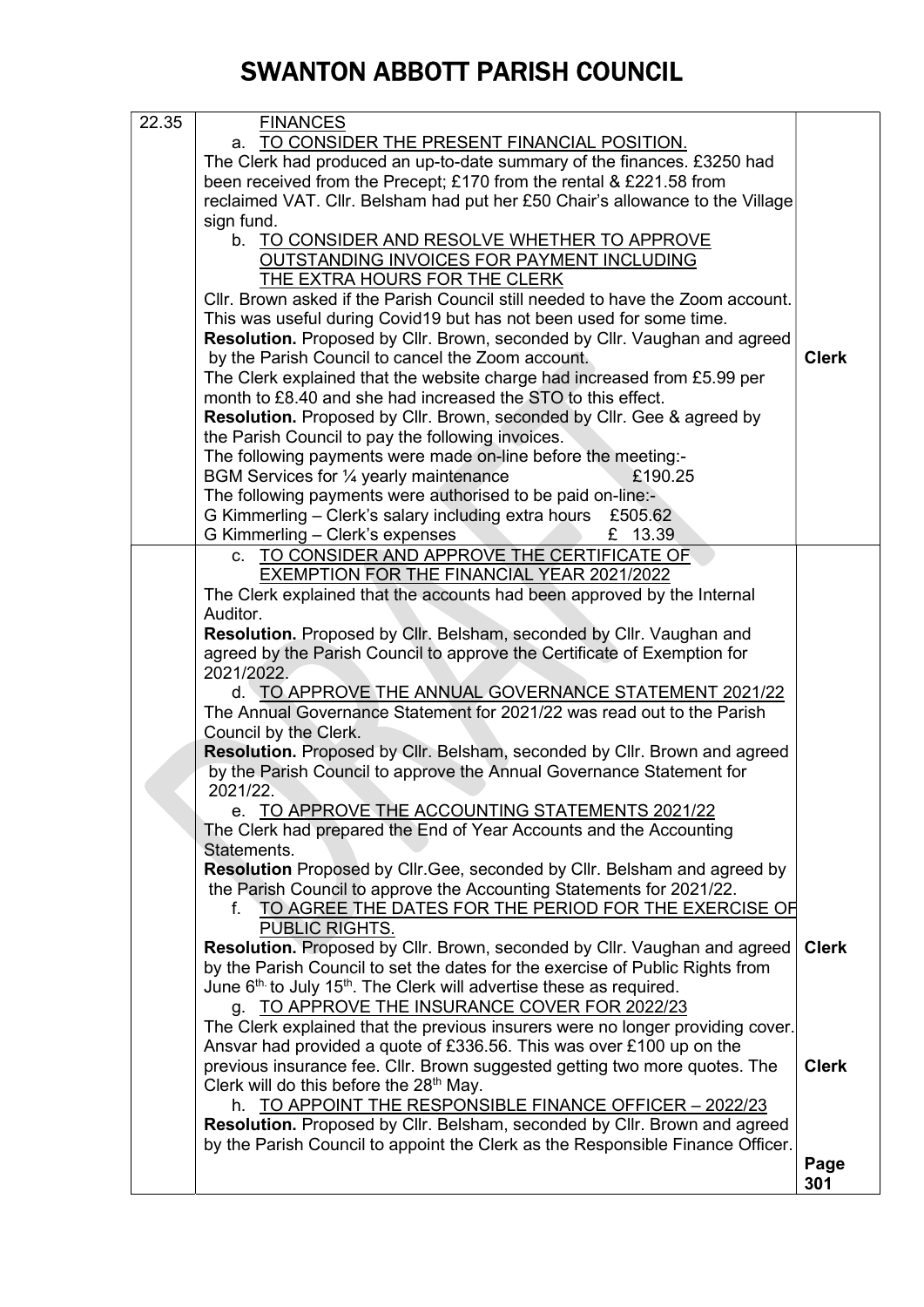| 22.36 | <b>PLANNING</b>                                                                                |                 |
|-------|------------------------------------------------------------------------------------------------|-----------------|
|       | a. TO CONSIDER ANY PLANNING APPLICATIONS.                                                      |                 |
|       | None received                                                                                  |                 |
|       | b. TO NOTIFY OF ANY PLANNING DECISIONS BY NNDC                                                 |                 |
|       | None                                                                                           |                 |
|       |                                                                                                |                 |
|       | TO CONSIDER ANY OTHER PLANNING ISSUES.<br>C.                                                   |                 |
|       | None.                                                                                          |                 |
| 22.37 | <b>HIGHWAYS ISSUES. UPDATE.</b>                                                                |                 |
|       | Cllr. Vaughan said The Street is due to be re-surfaced once Anglia Water                       |                 |
|       | has completed the work there, which should be tomorrow. The sign near                          |                 |
|       | Church Road has been damaged. Cllr. Gee suggested asking NCC Cllr.                             |                 |
|       | Penfold to chase up on the Aylsham Road culvert. The Clerk had informed                        |                 |
|       | the Rangers of various problems in the village but nothing had been done.                      | <b>Clerk</b>    |
|       | The Clerk to ask NCC Cllr. Penfold about this.                                                 |                 |
| 22.38 | <b>COMMUNITY ENGAGEMENT</b>                                                                    |                 |
|       | a. JUBILEE PLANS UPDATE.                                                                       |                 |
|       |                                                                                                |                 |
|       | Various events are planned:- Picnic at the school the week before the                          |                 |
|       | Jubilee; 70 years of history in the Village Hall by the SAS; street party on The               |                 |
|       | Hill on Friday; a picnic on the green opposite to the common area on the                       |                 |
|       | Sunday by the Swans and the SAS; and the church are also planning an                           |                 |
|       | event. Cllr. Brown asked the Parish Council to support the picnic on the                       |                 |
|       | green so that it is covered by their insurance.                                                |                 |
|       | Resolution Proposed by Cllr. Brown, seconded by Cllr. Belsham and agreed                       |                 |
|       | by the Parish Council to support the picnic on Sunday June 5 <sup>th</sup> .                   |                 |
|       | b. UPDATE ON THE REVELS                                                                        |                 |
|       | This is on July 23 <sup>rd</sup> . and help is required for this event. The details will be in |                 |
|       | the next issue of the Abbott. This will be a bigger event than last year and                   |                 |
|       |                                                                                                |                 |
|       | will include a Craft Fair; Line-dancing; games; Bowls Club treasure hunt;                      |                 |
|       | Splat the rat; children's competitions; music, the Pop-up choir; Lawless                       |                 |
|       | Pizza, ice-cream van; beer and wine tent and a tea tent. All village                           |                 |
|       | organisations are invited to be involved.                                                      |                 |
|       | c. TO CONSIDER A GRANT OF £50 FOR ICE-CREAMS AT THE                                            |                 |
|       | <b>REVELS EVENT.</b>                                                                           |                 |
|       | Resolution. Proposed by Cllr. Brown, seconded by Cllr. Belsham and                             |                 |
|       | agreed by the Parish Council to give a grant of £50 from the Covid19 funds                     |                 |
|       | for ice-creams for the children.                                                               |                 |
|       | d. TO CONSIDER A GRANT OF £100 TOWARDS THE REVELS                                              |                 |
|       | <b>EVENT</b>                                                                                   |                 |
|       | The Parish Council gave a grant of £100 last year.                                             |                 |
|       | Resolution. Proposed by Cllr. Brown, seconded by Cllr. Belsham and                             |                 |
|       | agreed by the Parish Council to give a grant of £100 towards the Revels                        |                 |
|       |                                                                                                |                 |
|       | event.                                                                                         |                 |
|       | e. TO CONSIDER A PERMANENT MEMORIAL FOR THE QUEEN'S                                            |                 |
|       | <b>JUBILEE</b>                                                                                 |                 |
|       | Two suggestions had been put forward:- the new Village sign and fruit trees                    |                 |
|       | in the village. The Village sign will be replaced anyway and there is no-where                 |                 |
|       | suitable for community fruit trees.                                                            |                 |
|       | Resolution. Proposed by Cllr. Brown, seconded by Cllr. Belsham and                             |                 |
|       | agreed by the Parish Council to have a commemorative plaque in the Village                     |                 |
|       | Hall.                                                                                          |                 |
|       | $f_{\perp}$<br>TO CONSIDER A GRANT TO THE SWANTON SWANS AND THE                                |                 |
|       | SWANTON ABBOTT SOCIAL TOWARDS HOSTING A PICNIC FOR                                             |                 |
|       | THE QUEEN'S JUBILEE.                                                                           | <b>Page 302</b> |
|       | Mrs. Day for the SAS said a grant was not needed.                                              |                 |
|       |                                                                                                |                 |